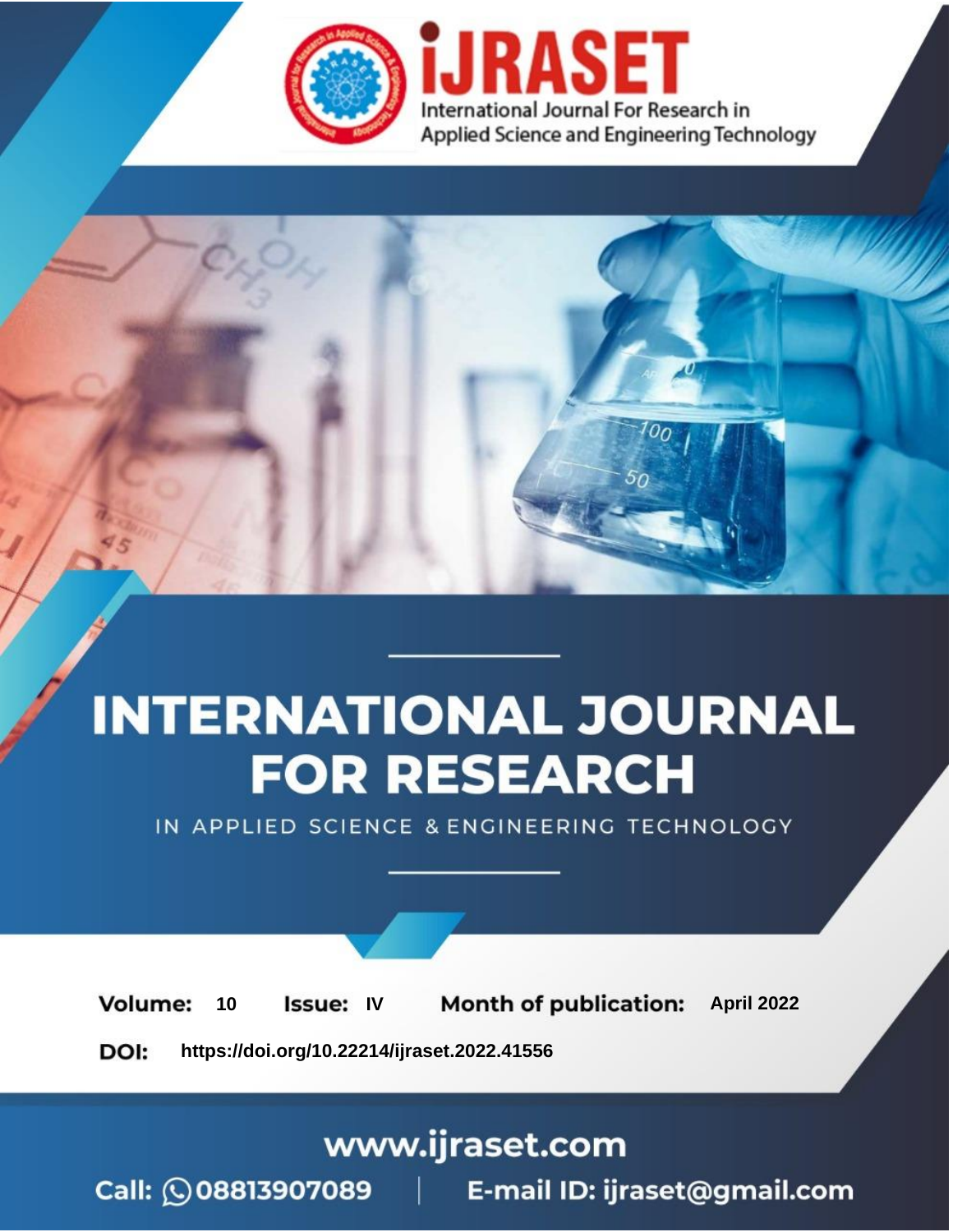### **Relationship between Widal test Titer Levels with Lymphocyte and Platelet Count Fever Patients** *in Typhoid* **at Porsea Regional General Hospital, North Sumatra**

Margareth Duma Sari Sirait<sup>1</sup>

*<sup>1</sup>Faculty of Medicine, Indonesian Methodist University, Medan, North Sumatra, Indonesia*

*Abstract: Introduction: Typhoid fever is a a bacterial infection caused by Salmonella typhi. Salmonella typhi infection is bacteremic which enters the small intestine and then spreads to the bone marrow. Diagnosis of Samonella typhi using Widal test and routine blood tests. Widal test and routine blood tests to see the body's mechanism against lymphocytes and platelets which are produced in the bone marrow and function as the body's defense against infection. When these bacteria reach the bone marrow, it will inhibit the formation of lymphocytes and platelets. This is also due to the presence of endotoxin from bacteria so that in cases of typhoid , lymphocytosis and thrombocytopenia occur.* 

*Objective: To determine the relationship between Widal titer and the number of lymphocytes and platelets in patients with typhoid fever.* 

*Research methods: Analytical Observation. The number of samples used as many as 24 samples using primary data. The data collected is in the form of Widal titer with the number of lymphocytes and platelets. Then processed using the Pearson Correlation.* 

*Results: The mean of lymphocytes on the O antigen with a titer of 1/160 was 24.84%, a titer of 1/320 was 43.95%, the mean of platelets with a titer of 1/160 was 312,000 gL and a titer of 1/320 was 230,750 gL. While on H antigen the mean number of lymphocytes with a titer of 1/160 is 35.48% and a titer of 1/320 is 39.86%. The mean platelet count with a titer of 1/160 is 196,670 gL and a titer of 1/320 is 158,000 gL. Statistical test results p>0.05.* 

*Conclusion: There is no relationship between Widal titer and the number of lymphocytes and platelets in typhoid at the Gunungsari Health Center, West Lombok.*

*Keywords : Typhoid fever, Widal, Lymphocytes, Platelets*

#### **I. INTRODUCTION**

Fever *Typhoid* is a bacterial infection caused by *Salmonella typhi* which is found in many developing countries, especially in tropical and subtropical areas. The disease is transmitted through food or drink contaminated by the feces or urine of an infected person. This group of diseases is a disease that is easily transmitted and attacks many people, especially children (Maulida, *et al*2015). The spread of this disease is closely related to population density, personal hygiene, poor environmental sanitation, and the lack of health facilities that can be reached by most people (Sulistia, 2016). The diagnosis of *typhoid* is made clinically and through laboratory tests. The examination can be in the form of hematological examination in the form of complete blood, serological tests, cultures and cultures (Soegijanto, 2012). One of the serological methods commonly used in the diagnosis of *typhoid* is the Widal test. Widal test is a laboratory examination to detect the presence or absence of antibodies in patients with *typhoid* against *Salmonella typhi* , namely antibodies to O antigen (from the germ body), H antigen (germ flagella), and Vi antigen (germ capsule). Of the three antibodies, only antibodies against O and H antigens have a diagnostic value for *typhoid* by reacting a person's serum with O and H antigens (Entjang, 2003). In addition, hematological examination in the form of complete blood is used to support the diagnosis of a disease and or to see how the body responds to a disease (Jiwintarum *et al*., 2020). The examination carried out was to count the number of lymphocytes and platelets (Lesmana, 2009).

Obeagu Emmanuel Ifeanyi in 2014 in his research concluded that the average value (mean) of the number of lymphocytes in patients with *typhoid* was 61%, which means there was an increase in lymphocytes (lymphocytosis) from 42 people with *typhoid* and concluded that the P-value was P<0.05 which means there is a relationship. In contrast to the research conducted by Billy Lesmana in 2009 at the Immanuel Hospital in Bandung on *typhoid* by examining the type of leukocyte count examined as many as 28 people, the study subjects with lymphopenia were 18 people (64.3%) normal lymphocytes were 9 people (32 ,1%), lymphocytosis in 1 person (3,6%) (Ifeanyi, 2014).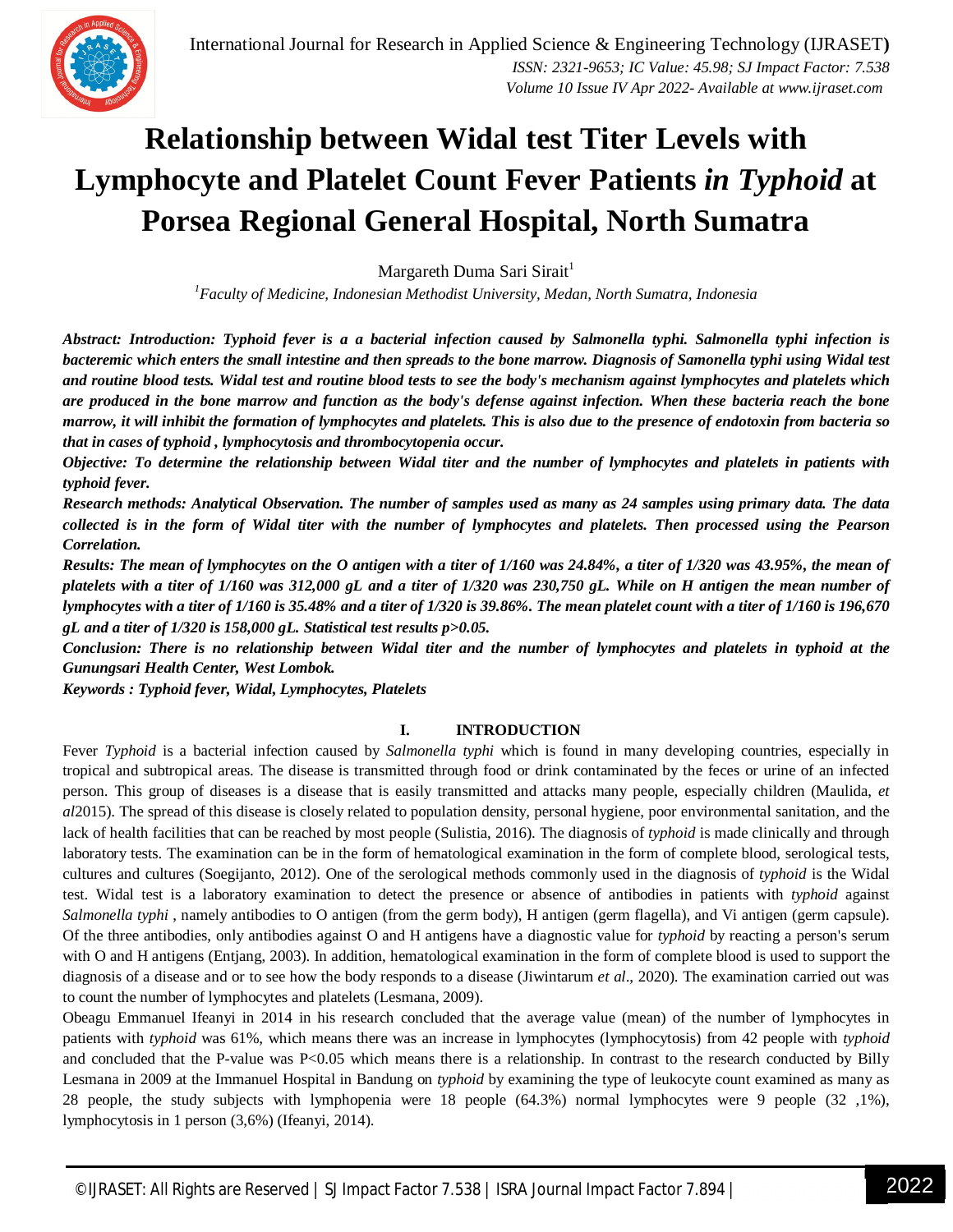

International Journal for Research in Applied Science & Engineering Technology (IJRASET**)**

 *ISSN: 2321-9653; IC Value: 45.98; SJ Impact Factor: 7.538 Volume 10 Issue IV Apr 2022- Available at www.ijraset.com*

#### **II. METHOD**

The research method that will be used is *observational analytic*. The sample used in this study is part of the blood in patients with *typhoid* in the laboratory of the Porsea Regional General Hospital, North Sumatra, Indonesia. The sample criteria used are as follows: 1) Blood from patients with *typhoid fever. 2)* Patients with *typhoid* with fever less than and more than one week. 3) Patients with *typhoid* with O and H antigen titers above 1/80. This research was conducted by *Pearson Correlation test* to find the relationship between two variables.

#### **III. RESULTS**

From the examination conducted on 11 samples, the highest titer was 1/320 and the lowest titer was 1/160. The mean number of lymphocytes with a titer of 1/160 is 26.47% and a titer of 1/320 is 39.34%. The mean platelet count with a titer of 1/160 was 292,667 /µL and a titer of 1/320 was 282,200 /µL (Table 1).

| N <sub>0</sub> | Sample<br>code  | Titer | Lymphoc<br>ytes $(\% )$ | Mean  | Platelets<br>$(\mu L)$ | Mean    |
|----------------|-----------------|-------|-------------------------|-------|------------------------|---------|
| 1              | S <sub>1</sub>  | 1/160 | 9                       |       | 581.000                |         |
| $\overline{2}$ | S <sub>2</sub>  | 1/160 | 17.1                    |       | 397.000                |         |
| 3              | S <sub>3</sub>  | 1/160 | 22.1                    |       | 137,000                |         |
| 4              | S <sub>4</sub>  | 1/160 | 29                      | 26.47 | 150,000                | 292.667 |
| 5              | S <sub>5</sub>  | 1/160 | 47                      |       | 295,000                |         |
| 6              | S6              | 1/320 | 34.6                    |       | 196,000                |         |
| 7              | S7              | 1/320 | 37.3                    |       | 522,000                |         |
| 8              | S <sub>8</sub>  | 1/320 | 38                      |       | 250,000                |         |
| 9              | S <sub>9</sub>  | 1/320 | 38.3                    | 39.34 | 240,000                | 282,200 |
| 10             | S <sub>10</sub> | 1/320 | 38.7                    |       | 150,000                |         |
| 11             | S <sub>11</sub> | 1/320 | 44.4                    |       | 249.000                |         |

Table 1. Results of Widal O Titer Examination with Total Lymphocytes and Platelets

In table 2, the highest titer is 1/320 and the lowest titer is 1/160. The mean number of lymphocytes with a titer of 1/160 was 35.48% and a titer of  $1/320$  was 39.86%. The mean platelet count with a titer of  $1/160$  was  $196,670/\mu L$  and a titer of  $1/320$  was  $158,000/\mu L$ .

| N <sub>o</sub> | Sample          | Titer | Lymphoc      | Mean  | Platelets | Mean    |
|----------------|-----------------|-------|--------------|-------|-----------|---------|
|                | code            |       | ytes $(\% )$ |       | $(\mu L)$ |         |
| $\mathbf{1}$   | S <sub>1</sub>  | 1/160 | 19.5         | 35.48 | 53,000    | 196,670 |
| $\overline{2}$ | S <sub>2</sub>  | 1/160 | 26.9         |       | 293,000   |         |
| 3              | S <sub>3</sub>  | 1/160 | 33.1         |       | 190,000   |         |
| $\overline{4}$ | S <sub>4</sub>  | 1/160 | 43.7         |       | 215,000   |         |
| 5              | S <sub>5</sub>  | 1/160 | 44.4         |       | 249,000   |         |
| 6              | S <sub>6</sub>  | 1/160 | 55.3         |       | 180,000   |         |
| 7              | S7              | 1/320 | 23.5         |       | 135,000   |         |
| 8              | S <sub>8</sub>  | 1/320 | 34.6         |       | 196,000   |         |
| 9              | S <sub>9</sub>  | 1/320 | 38.7         | 39.86 | 150,000   | 158,000 |
| 10             | S <sub>10</sub> | 1/320 | 43           |       | 236,000   |         |
| 11             | S <sub>11</sub> | 1/320 | 59.5         |       | 73,000    |         |

Table 2. Widal H Titer Examination Results with Total Lymphocytes and Platelets

*Pearson Correlation test* showed  $p > a = 0.05$  on lymphocyte examination with O antigen is  $p = 0.758$ . Platelet examination with O antigen was  $p = 0.098$ . Lymphocyte examination with H antigen was  $p = 0.051$ . Platelet examination with H antigen was  $p = 0.035$ . These results indicate that there is no significant relationship between Widal titer and platelet count in patients with typhoid fever (Table 3).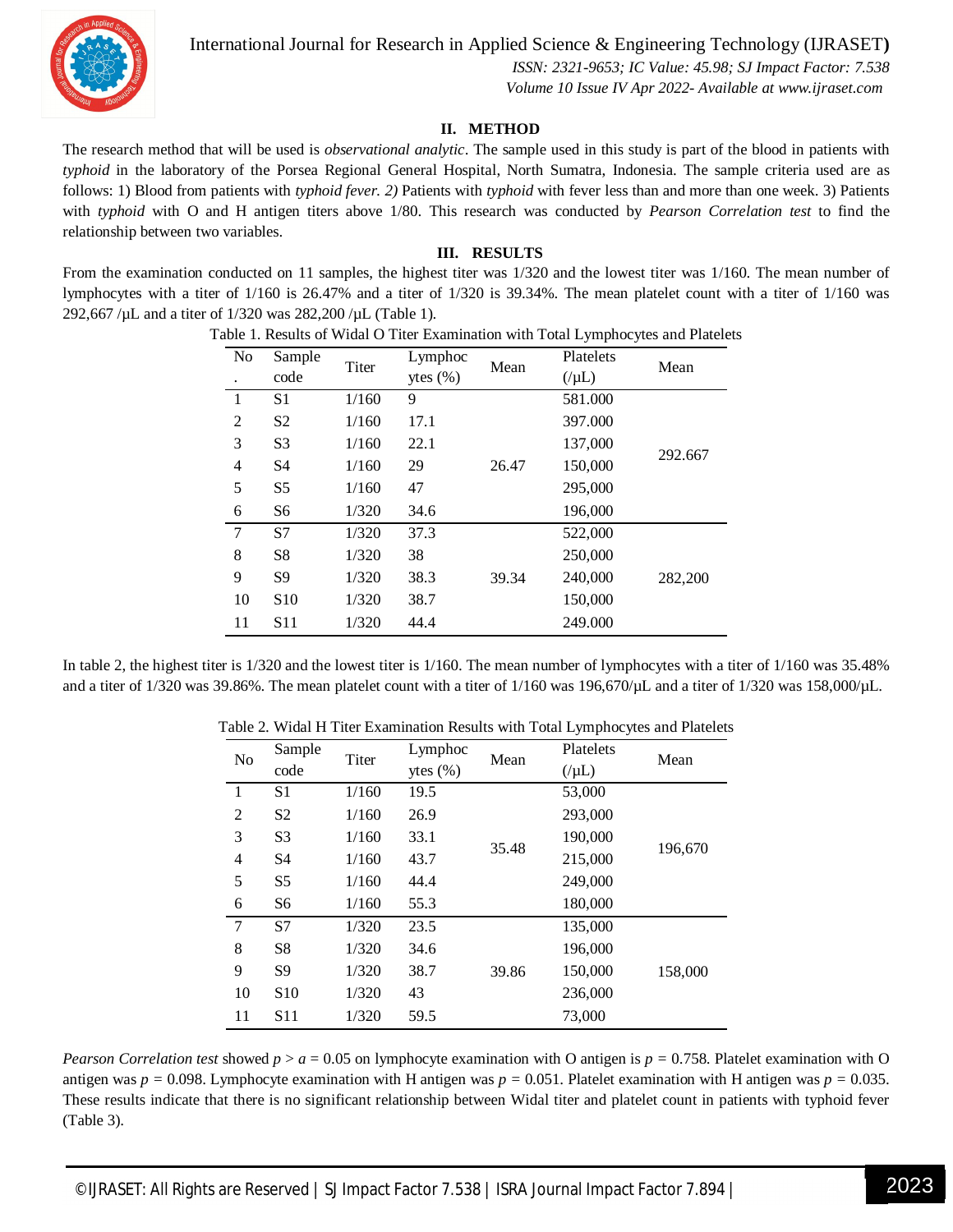

International Journal for Research in Applied Science & Engineering Technology (IJRASET**)**

 *ISSN: 2321-9653; IC Value: 45.98; SJ Impact Factor: 7.538*

 *Volume 10 Issue IV Apr 2022- Available at www.ijraset.com*

Table 3. Statistical Test Results Widal Titer with Total Lymphocytes and Platelets Patients with *Typhoid*

|           | Lymphocytes | Platelets |
|-----------|-------------|-----------|
|           |             | Value     |
| O Antigen | 0.758       | 0.098     |
| H Antigen | 0.051       | 0.350     |

#### **IV. DISCUSSION**

The results showed that the number of lymphocytes against O antigen increased was 8 people (61.53%) , Normal lymphocyte count is 3 people (23.07%) and low lymphocyte count is 2 people (15.38%). While the H antigen showed an increase in the number of lymphocytes (54.54%), the normal lymphocyte count was 4 (36.36%) and the low lymphocyte count was 1 (9.09%). After the analysis test, the results showed that there was no relationship between the Widal titer and the number of lymphocytes in patients with typhoid (Jiwantoro & Jannah, 2019).

The number of lymphocytes varies due to several factors, namely related to the age of the patient and the duration of fever experienced by typhoid. In this study, the average typhoid with a fever duration of approximately one week. Antibodies to the O antigen appear on days 6-8 and antibodies to the H antigen 10-12 days after exposure. At the end of the first week since the onset of symptoms, both antibody titers to both H and O antigens increased to 1/160. Antibody formation begins to occur at the end of the first week of fever, increases rapidly to a peak in the fourth week, and remains high for several weeks (Renowati & Soleha, 2019).

Bone marrow depression is often associated with typhoid which results in high lymphocytes or lymphocytosis (Lesmana, 2009). Several other factors that cause the number of lymphocytes to actually decrease are the presence of other infections that can interfere with the work of the bone marrow, the condition of the patient's immunity and the invasion of Salmonella typhi. In addition, some patients had normal lymphocyte counts due to differences in the patient's immune response and the level of resistance to these bacteria. This case is interesting because in the study, some of the results of the destruction of Salmonella typhi in the phagocytosis process at the end of the second week can be said to be no longer found Salmonella typhi in the blood, but still present in the bone marrow (Handojo, 2004).

#### **V. CONCLUSION**

Mean number of lymphocytes with O antigen (1/160) was 26.47% O antigen (1/320) was 39.34% and H antigen (1/160) was 35.48% H antigen (1/320) was 39.86%. The mean number of platelets with O antigen (1/160) was 292,667 /µL O antigen (1/320) was 282,200/µL and H antigen (1/160) was 196,670/µL H antigen (1/320) was 158,000 /µL. Widal titer in patients with *typhoid* is the lowest O titer 1/160 and the highest 1/320. The lowest H titer is 1/160 and the highest is 1/320. There is no relationship between the Widal titer with the number of lymphocytes and the number of platelets.

#### **REFERENCES**

- [1] Entjang, I. (2003). Microbiology And Parasitology For The Nursing Academy (2nd Ed.). PT Citra Aditya Bakti. Ifeanyi, OE (2014). Changes In Some Haematological Parameters In Typhoid Patients Attending University Health
- [2] Services Department Of Michael Okpara University Of Agriculture, Nigeria. Journal Of Infection In Developing Countries, 8(1), 246-248.
- [3] Jiwantoro, YA, & Jannah, M. (2019). The Effect of Gotu Kola Extract (Centella Asiatica (L.) on Blood and Liver Profiles In Cigarette Smoke Induced White Rats. Andalas Health Journal, 2(1), 99.
- [4] Jiwintarum, Y., Srigede, L., & Asyhaer, RK (2020) Hematocrite Values With High Measurement Of Erythrocytes After
- [5] Centrifugation On Serum Making, Journal of Medika Biosains Analysts (JAMBS), 7(2), 112.
- [6] Lesmana, B. (2009) Overview of Leukocytes and Counting Types of Leukocytes in Typhoid Fever Hospitalized Patients With Positive Gall Culture At Immanuel Hospital Period January 2007-June 2008.
- [7] Maulida, H., Sri Wulan, W., & Wahyuni, S. (2015) The Relationship Between The Number Of Leukocytes And Platelets In Patients With Typhoid Fever, 4(2)10-17.
- [8] Renowati, & Soleha, MS (2019). Relationship of Widal Diagnostic Test of Salmonella Typhi with Leukocyte Count in Suspected Typhoid Fever Typhoid Fever Is A Systemic Infection That Causes Salmonella Typhi Bacteria Until Now Is Still A Problem In The World, Especially Indonesia Because Of Lack Of . 2(1), 123-128.
- [9] Soegijanto, S. (2012). Pediatrics Diagnosis and Management. Salemba Medika.
- [10] Sulistia, Y. (2016). The Relationship between Platelet Count in Automatic Method and Salmonella Igg and Igm Rapid Examination in Typhoid Patients Thesis.